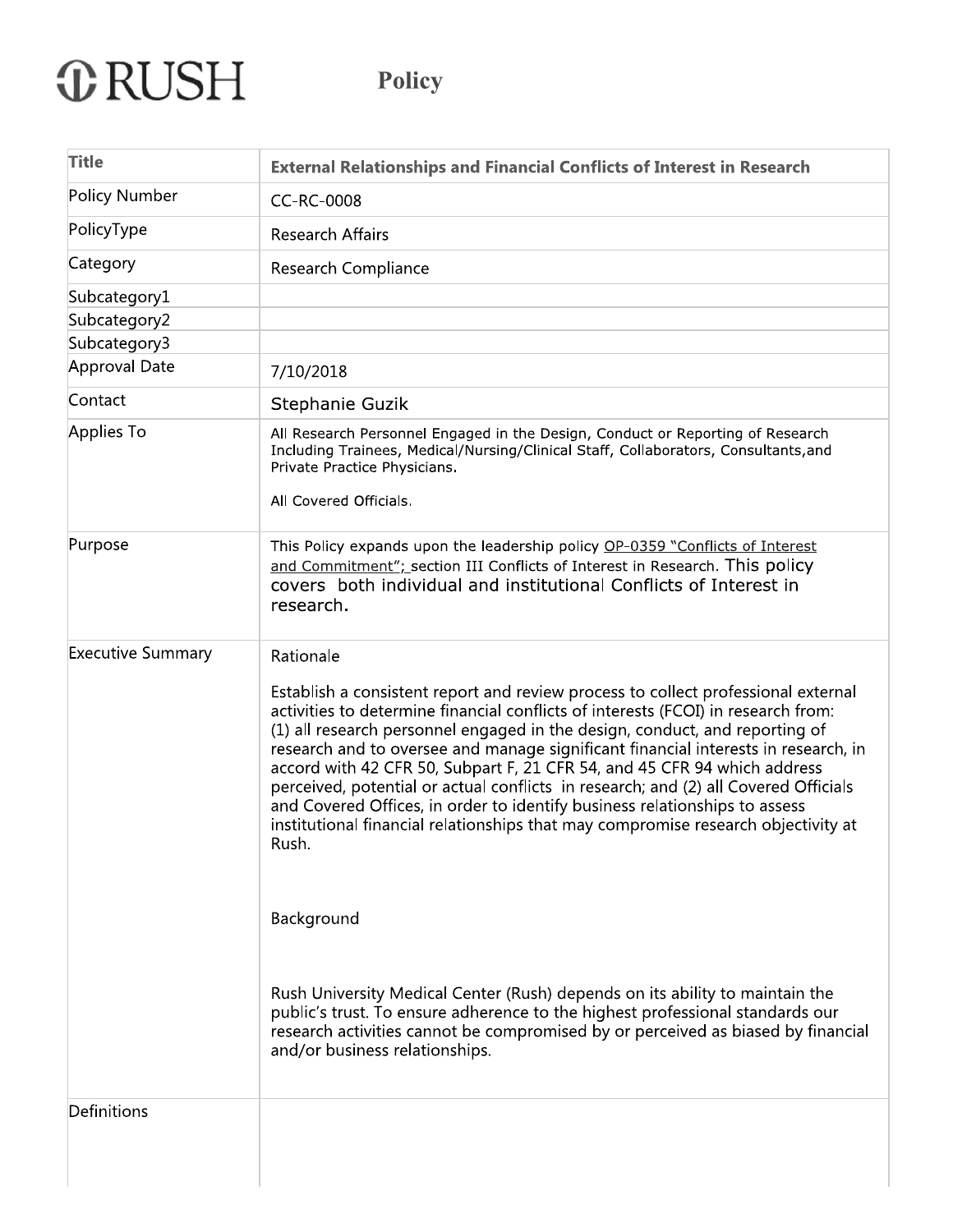"Conflict of Interest" may exist when an investigator (defined below) has a significant financial interest or an external professional relationship which could directly and significantly affect or bias the design, conduct or reporting of a research project.

# "Conflict of Individual and Institutional Interest in Research (COIIIR)

**Committee**" refers to the RushCommittee that advises the Provost on conflict of interest matters in research. The Provost appoints the faculty Committee members and the ex-officio members (non-voting). The Provost will appoint at his/her discretion ad hoc members if further faculty representation ornon-Rush staff is desired. For Public Health Service (PHS) funded research, the COIIIR acts as the designated official(s) to review all Investigator disclosures of significant financial interests; determine whether any significant financial interests relate to PHS-funded research; determine whether a financial conflict of interest exists; and, if so, develop and implement a management plan that shall specify the actions that have been, and shall be, taken to manage such financial conflict of interest prior to the Rush's expenditure of any funds under a PHS-funded research project. The Director of the Office of Research Compliance serves as the FCOI Officer and is responsible for communicating these decisions to the NIH through eRA Commons.

"Contractor" refers to an entity that provides property or services "under contract" for the direct benefit or use of the Federal Government (for Public Health Service research).

"Covered Officials" means the members of the Board of Trustees, the President, the Provost and vice provosts, corporate officers, deans and associate deans and other institutional administrators, particularly insofar as the individuals have oversight of research, with special attention to human subjects research, conducted by, though, or at Rush. The responsibilities/procedures relating to Institutional COI in Research set forth below applies to such Covered Officials. This policy will also require review of actual or potential conflicts of interest involving department chairs, division chiefs, institute and center directors, Institutional Review Board (IRB) chairs, and the Conflict of Individual and Institutional Interest in Research (COIIIR) chair.

"Covered Offices" means those offices at Rush, including the Intellectual Property and Technology Transfer Office, the Office of Legal Affairs, the Office of Research Affairs and others that may be involved in relationships with business entities or other interests on behalf of Rush and must report information about potential Institutional Conflicts of Interest in Research accordance with this Policy.

"Disclosure of Significant Financial Interests" means an investigator's disclosure of significant financial interests to the institution (Rush).

"FCOI Training" applies to PHS-funded investigators and requires them to complete training regarding the same prior to engaging in research related to any PHS-funded grant and at least every four years, and immediately when any of the following circumstances apply: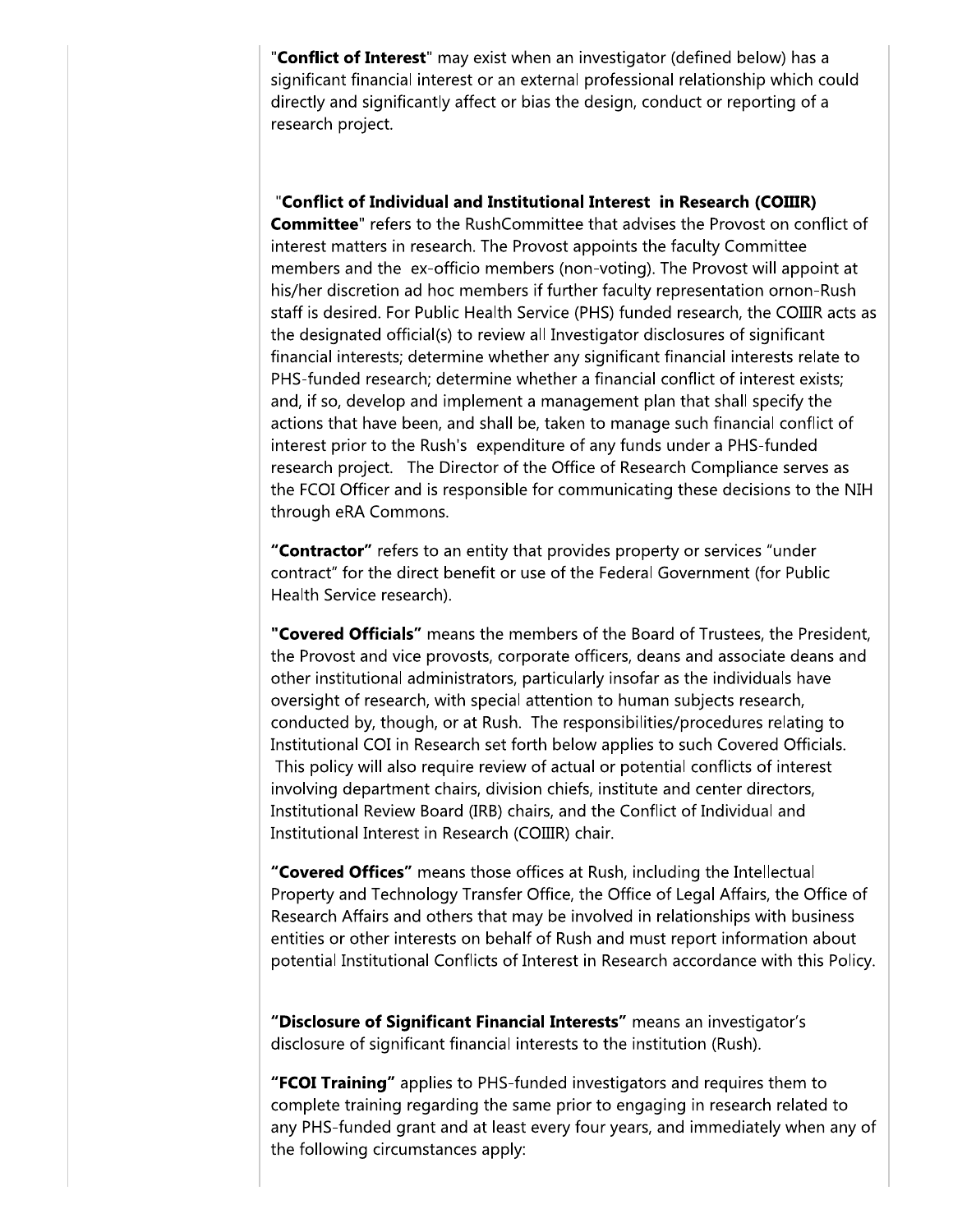(1) The Institution revises its financial conflict of interest policies or procedures in any manner that affects the requirements of Investigators;

(2) An Investigator is new to an Institution; or

(3) An Institution finds that an Investigator is not in compliance with the Institution's financial conflict of interest policy or management plan.

"Institutional Conflict of Interest in Research:" An Institutional Conflict of Interest (COI) in Research may occur whenever the financial interests of the institution, or of an institutional official who has authority to act on behalf of the institution (i.e., a Covered Official), might affect, or reasonably appear to affect, institutional processes for the design, conduct, reporting, review, or oversight of research.

"Institutional responsibilities" refer to an investigator's professional responsibility on behalf of the institution including, but not limited to activities such as research, research consultation, teaching, professional practice, institutional Committee memberships, and service on panels such as Institutional Review Boards or on Data and Safety Monitoring Boards.

"Investigator(s)" refers to the principal investigator or project director (PI/PD), co-investigator (Co-I) and any other person(s) (e.g., faculty, staff, post-doctoral fellows, senior scientists, graduate students, nursing students, consultants and/or collaborators) and for PHS-funded research, "senior/key personnel" responsible for the, design, conduct, or reporting of sponsored research. For disclosure purposes, investigator(s) completing the disclosure survey also must disclose interests of immediate family members: his/her spouse, domestic partner, and dependent children in accord with 42 CFR 50.63; 45 CFR 94.3; and OP-0359.

"Procurement Activities" means goods and services that support federally funded research and charged to federal awards.

"Procurement COI": A conflict of interest would arise when the Rush employee, officer, faculty or agent, and/or any member of his or her immediate family, his or her partner, has a financial or other interest in or a tangible personal benefit from a firm considered for a contract that involves federal awards. Rush officers, faculty, employees, and agents may neither solicit nor accept gratuities, favors, or anything of monetary value from contractors or parties to subcontracts for federal awards. No employee, officer, faculty or agent may participate in the selection, award, or administration of a contract supported by a Federal award if he or she has a real or apparent conflict of interest.

"Senior/key personnel" means the Project Director (PD)/ Principal Investigator (PI) and any other person identified as senior/key personnel by the Institution in the grant application, progress report, or any other report submitted to the PHS by the Institution.

"Significant Financial Interest" with respect to an individual, refers to a financial interest consisting of one or more of the following interests of the Investigator that reasonably appears to be related to the Investigator's institutional responsibilities: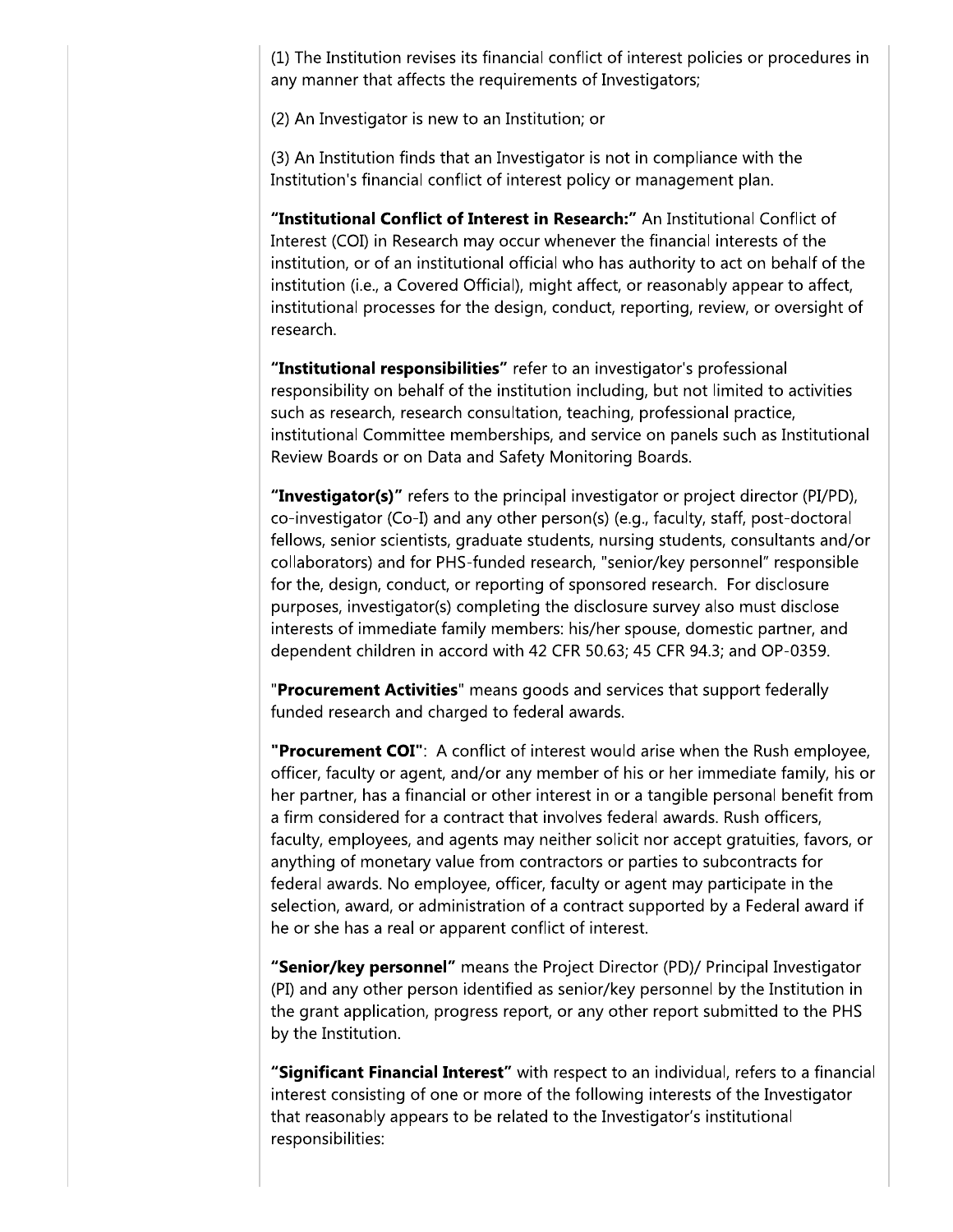(1) With regard to any publicly traded entity, a significant financial interest exists if the value of any remuneration received from the entity in the twelve (12) months preceding the disclosure and the value of any equity interest in the entity as of the date of disclosure, when aggregated, exceeds \$5,000. For purposes of this definition, remuneration includes salary and any payment for services not otherwise identified as salary (e.g., consulting fees, honoraria, paid authorship); equity interest includes any stock, stock option, or other ownership interest, as determined through reference to public prices or other reasonable measures of fair market value.

(2) With regard to any non-publicly traded entity, a significant financial interest exists if the value of any remuneration received from the entity in the twelve (12) months preceding the disclosure, when aggregated, exceeds \$5,000, or when the Investigator (or the Investigator's spouse or dependent children) holds any equity interest (e.g., stock, stock option, or other ownership interest); or

(3) Intellectual property rights and interests (e.g., patents, copyrights), upon receipt of income related to such rights and interests.

Investigators also must disclose the occurrence of any reimbursed or sponsored travel (i.e., that which is paid on behalf of the Investigator and not reimbursed to the Investigator so that the exact monetary value may not be readily available), related to their institutional responsibilities; provided, however, that this disclosure requirement does not apply to travel that is reimbursed or sponsored by a Federal, state, or local government agency, an Institution of higher education as defined at 20 U.S.C. 1001(a), an academic teaching hospital, a medical center, or a research institute that is affiliated with an Institution of higher education. For PHS-funded Investigators, a disclosure will include reimbursed travel and at a minimum, the purpose of the trip, the identity of the sponsor/organizer, the destination, and the duration. Further information may be needed, including a determination or disclosure of monetary value, in order to determine whether the travel constitutes an FCOI with the PHS-funded research.

"Significant Financial Interest" (institutional or imputed institutional): With respect to the assessment of Institutional COIs, or Imputed Institutional COIs, a "Significant Financial Interest" means:

(1) Royalties: Institutional COI may be present when the institution has agreements to receive milestone payments and/or royalties from the sales of an investigational product that is the subject of the research;

(2) Intellectual property (IP): Rush may license and/or receive equity in a company as a result of a licensing agreement for Rush IP; receive royalties or other fees as compensation for the use of that IP; and/or may receive equity or other financial interest as part of a co-investment in a licensee or related company;

(3) Non-publicly traded equity: When, through its technology licensing activities or investments related to such activities, the institution has obtained an equity interest or an entitlement to equity of any value (including options or warrants) in a non-publicly traded company that is: i) the sponsor of research at the institution, or ii) the manufacturer of a product to be studied or tested at or under the auspices of the institution;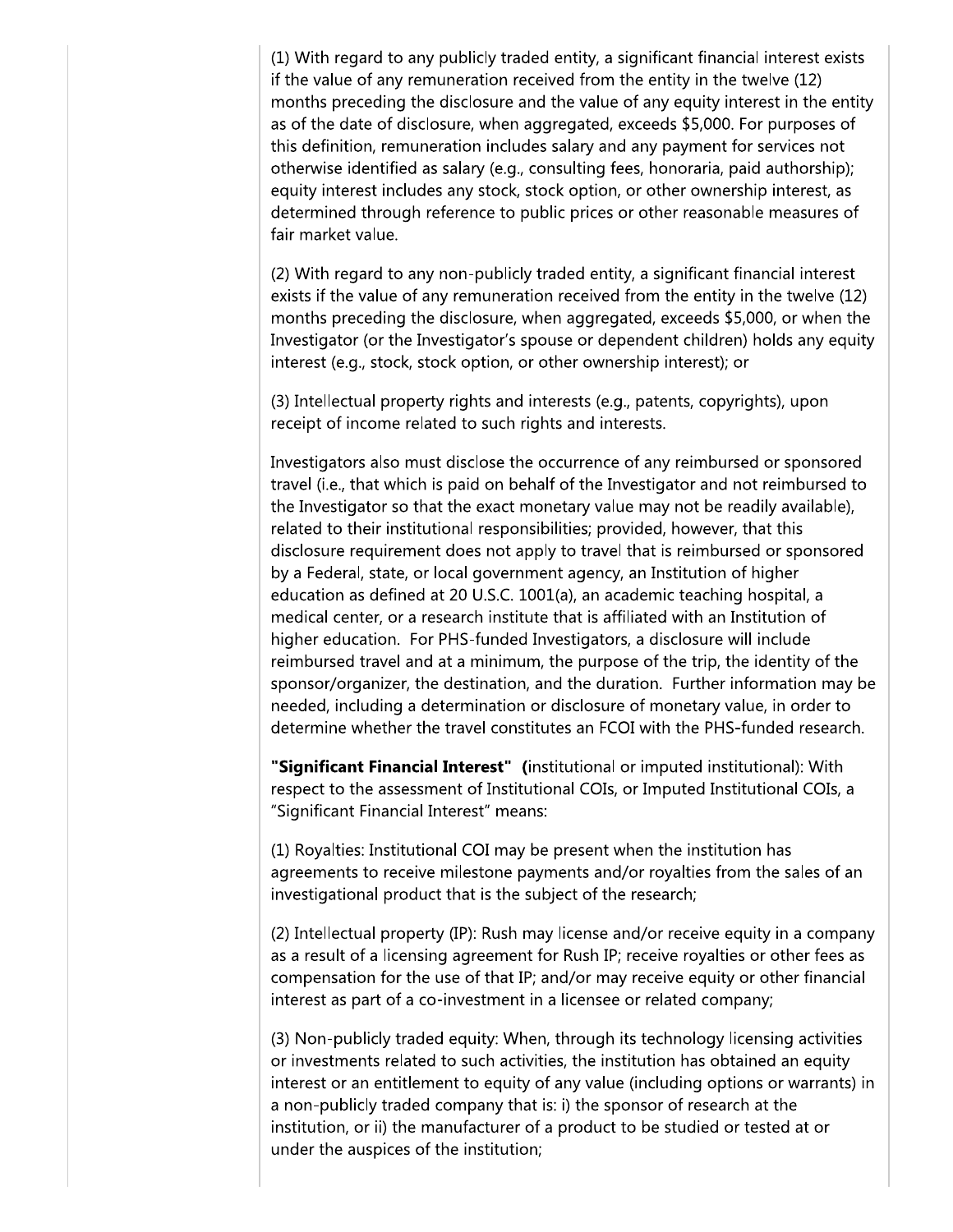|                       | (4) Publicly traded equity: When, through technology licensing activities or<br>investments related to such activities, the institution has obtained an ownership<br>interest or an entitlement to equity (including options or warrants) exceeding<br>\$100,000 in value (when valued in reference to current public prices, or, where<br>applicable, using accepted valuation methods), in a publicly traded company that<br>is i) the sponsor of research at the institution, or ii) the manufacturer of a product<br>to be studied or tested at or under the auspices of the institution;<br>(5) Gifts from sponsors: When the institution has received substantial gifts |
|-----------------------|-------------------------------------------------------------------------------------------------------------------------------------------------------------------------------------------------------------------------------------------------------------------------------------------------------------------------------------------------------------------------------------------------------------------------------------------------------------------------------------------------------------------------------------------------------------------------------------------------------------------------------------------------------------------------------|
|                       | (including gifts in kind) from a potential commercial sponsor of research or a<br>company that owns or controls products being studied or tested, or an individual<br>affiliated with these companies.                                                                                                                                                                                                                                                                                                                                                                                                                                                                        |
| Equipment             |                                                                                                                                                                                                                                                                                                                                                                                                                                                                                                                                                                                                                                                                               |
| Information           |                                                                                                                                                                                                                                                                                                                                                                                                                                                                                                                                                                                                                                                                               |
| Policy                |                                                                                                                                                                                                                                                                                                                                                                                                                                                                                                                                                                                                                                                                               |
| Outcome<br>Guidelines |                                                                                                                                                                                                                                                                                                                                                                                                                                                                                                                                                                                                                                                                               |
| Responsibility and    |                                                                                                                                                                                                                                                                                                                                                                                                                                                                                                                                                                                                                                                                               |
| Procedure             | Disclosure of Financial Interests and Assessment of Individual Conflicts of<br>A.<br><b>Interest</b>                                                                                                                                                                                                                                                                                                                                                                                                                                                                                                                                                                          |
|                       | The annual Conflict of Interest (COI) survey will collect Investigator<br> B <br>disclosures at the end of the fiscal year.                                                                                                                                                                                                                                                                                                                                                                                                                                                                                                                                                   |
|                       | Investigators engaged in research are required to complete the COI annual<br>survey to report on activities related to their institutional activities for<br>which they have received external compensation. The disclosure report will<br>include an accounting of any payments received. If an amount in excess of<br>\$5,000 is reported (pursuant to 42 CFR 50, Subpart F) it is considered a SFI.                                                                                                                                                                                                                                                                        |
|                       | Annual disclosures are reviewed for the twelve (12) months prior to the end<br>of the reporting period and the twelve (12) months subsequent to the<br>period. Protocol-specific disclosures are reviewed and acted upon at time of<br>submission for prospective management.                                                                                                                                                                                                                                                                                                                                                                                                 |
|                       | Protocol-specific disclosures will be required at the time an investigator<br>initiates a new IRB study, submits a grant/contract for basic research,<br>and/or any time a change in financial status occurs. Such disclosures will be<br>reported in the Rush Research Portal (RRP).                                                                                                                                                                                                                                                                                                                                                                                         |
|                       | The Office of Research Compliance (ORC) will collect, review and assess<br>annual and protocol-specific disclosures of external relationships and<br>financial interests in research.                                                                                                                                                                                                                                                                                                                                                                                                                                                                                         |
|                       | In the course of an ongoing PHS-funded research project, an Investigator<br>who is new to participating in the research project is required to disclose<br>any significant financial interests. For existing Investigators, disclosures of<br>new significant financial interests should be made to the ORC through the<br>RRP within 30 days. At which time the ORC will communicate the SFI to the<br><b>COIIIR and will within sixty days review the disclosure of the significant</b>                                                                                                                                                                                     |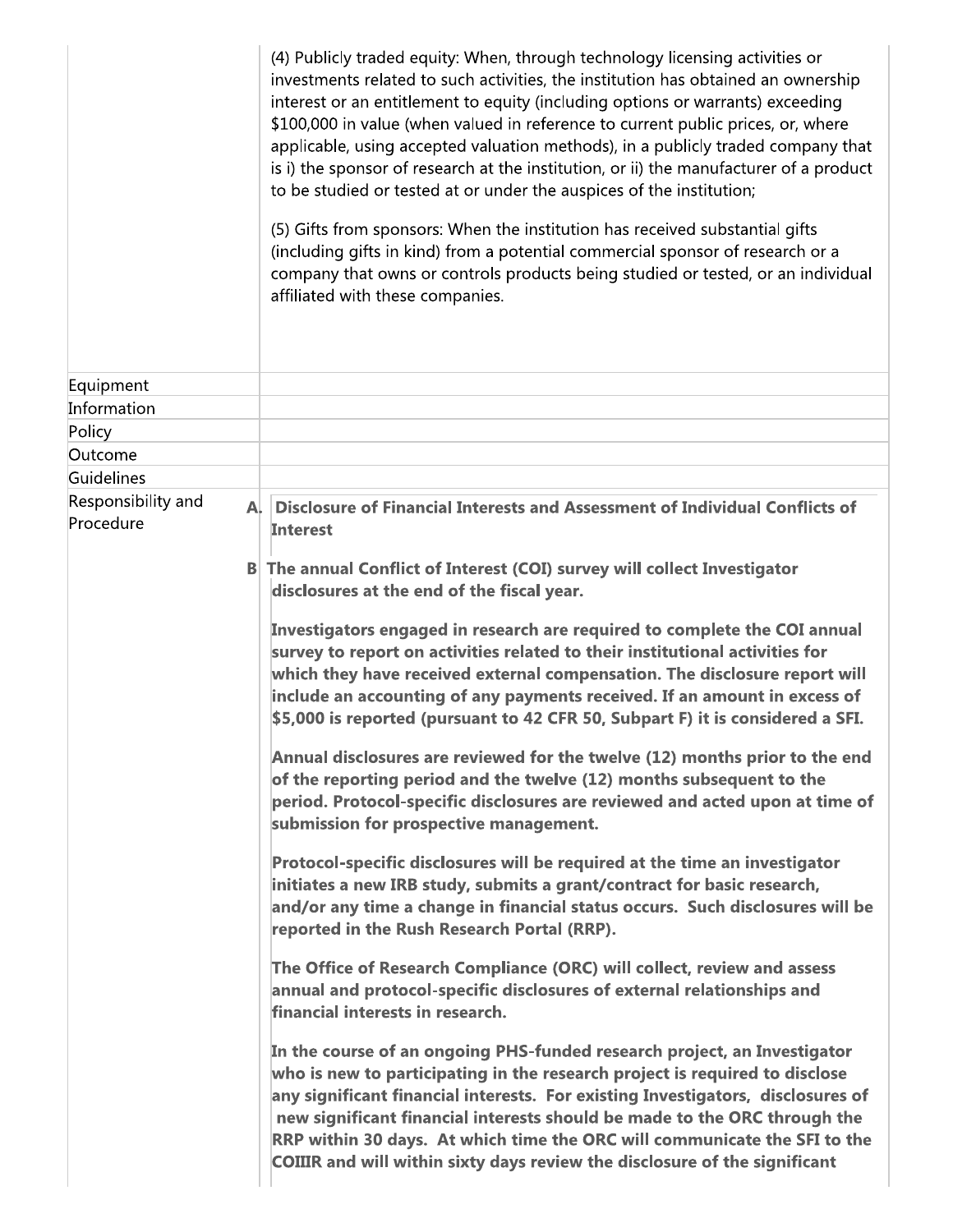financial interest; determine whether it is related to PHS-funded research; determine whether a financial conflict of interest exists; and, if so, implement, on at least an interim basis, a management plan that shall specify the actions that have been, and will be, taken to manage such financial conflicts of interest. Based on guidance and precedent established by the COIIIR Committee, the ORC will perform an expedited review and assessment with the Vice Provost for Research who serves as the COIIIR Chairperson. All expedited reviews will be reviewed by the COIIIR Committee during the annual Fiscal Year review for its review and assessment of the appropriate management of the conflict. If a conflict of interest is identified by the COIIIR, the COIIIR will take such actions as necessary to eliminate, or to appropriately manage, such conflicts, including the creation of management plans. ORC, on behalf of the COIIIR Committee, will transmit recommended actions and/or management plans, as applicable, for research involving human subjects to the Institutional Review Boards for consideration and overall approval of the human subject research.

The COIIIR through the ORC will maintain records (e.g., COIIIR meeting minutes, reports) relating to all PHS Investigator disclosures of financial interests and the Institution's review and assessment of, and response to, such disclosures (whether or not a disclosure resulted in a determination of a financial conflict of interest) and all actions under this policy or retrospective review, if applicable, for at least three years from the date of the final expenditures report is submitted to the PHS or, where applicable, from other dates specified in 45 CFR 74.53(b) and 92.42(b) for different situations.

Disclosure of Financial Interests and Determination of Institutional Conflicts of Interest

Each year, the Annual FY Conflict of Interest (COI) Survey requests information from the following Covered Offices in order to identify: (1) financial relationships Rush has with business entities that could compromise the integrity of Rush's research, teaching activities; and (2) any individual interests of any Covered Officials that can be "imputed" to the institution because of that Covered Official's decision-making authority and influence over certain of the Institution's research affairs.

- **Intellectual Property and Technology Transfer Office**
- **Office of Legal Affairs** 
	- **Office of Research Affairs**
	- **Covered Officials, Principal Investigators and Key Personnel**

To the best of their knowledge, Investigators shall identify the use of Rush Intellectual Property in Human Subject Research in the Annual Fiscal Year COI Survey and on the IRB application (if applicable). Those protocols shall be forwarded to the Office of Research Compliance for assessment by the COIIIR.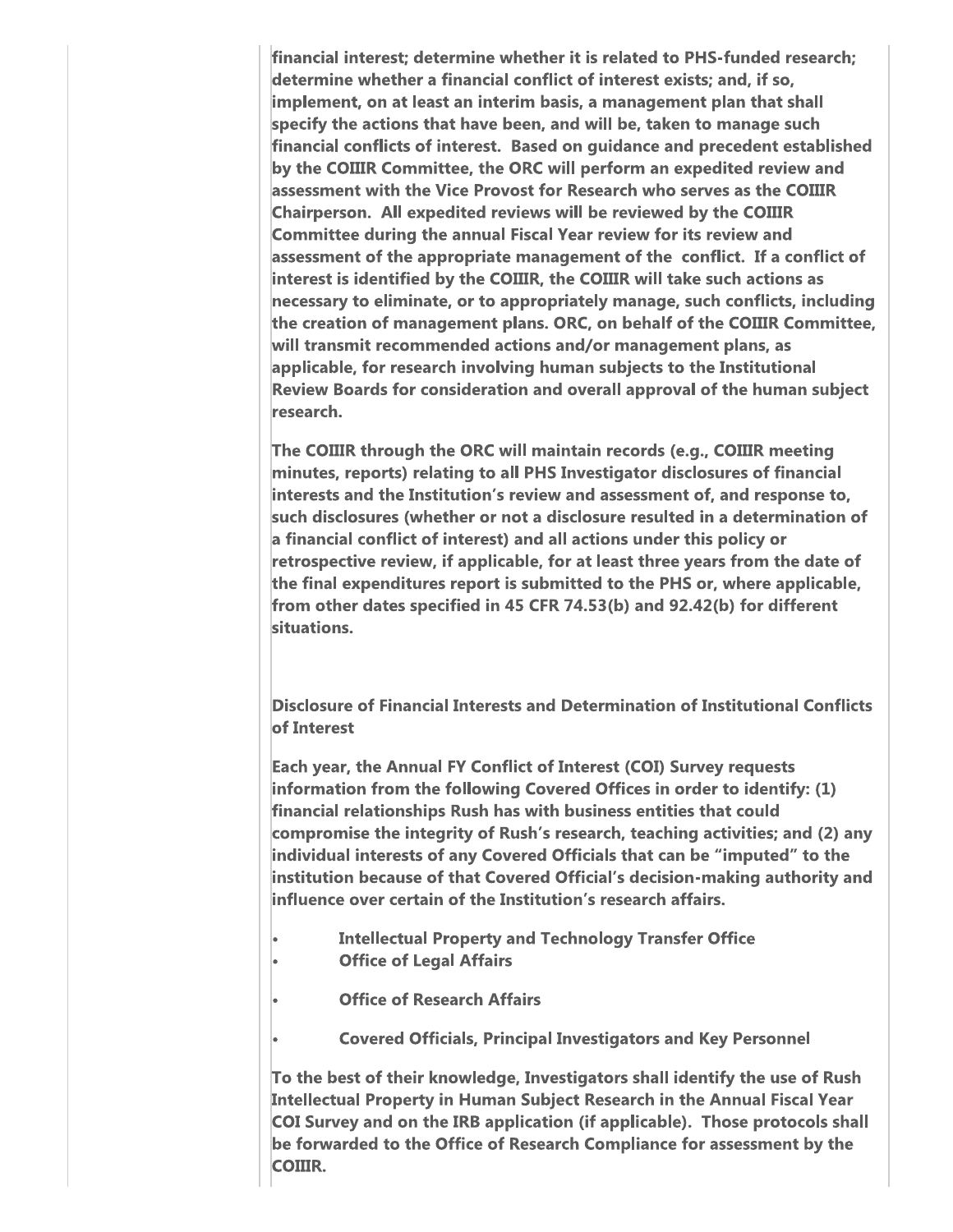In cases of Rush License or Option Agreements, the Intellectual Property and Technology Transfer Office will notify the Office of Research Compliance (ORC) when it executes a license or option agreement with a business entity whose commercial interests may be affected by research conducted at Rush. Additionally, the Intellectual Property and Technology Transfer Office will compile a list of all Rush License/IP annually and forward to the ORC for assignment and assessment by the COIIIR.

The following significant financial and fiduciary interests of the Institution warrant formal review by the COIIIR for potential Institutional COI with respect to research and should assess the potential for conflict and weigh the magnitude of any risk to the research's integrity:

Significant financial interests for the institution.

Significant financial interests on the part of covered officials responsible for the oversight of research.

 $(1)$  When Rush itself has a significant financial interest (an Institutional Interest):

Human Subjects Research: There is a "rebuttable presumption" that human subjects research should not be carried out at Rush when the institution has a significant financial interest that is determined to be a COI. In those situations where Rush faculty have unique capabilities, or where there are unique resources at the institution, the research may be performed at Rush after the establishment of a formal institutional management plan by the COIIIR.

Non-Human Subjects Research: Because research subject safety is not an issue in the case of non-human subjects research, the primary reasons to manage Institutional COI focus on protection of the integrity of the Rush's research and educational missions. If a decision is made by the COIIIR that the potential value of a line of research exceeds the potential risks related to Institutional COI, the management plan created by the COIIIR may include some form of additional oversight. The level of oversight should be proportional to the risk to Rush's reputation and/or educational mission.

(2) When an individual in a supervisory administrative role has an Imputed **Institutional or Individual COI:** 

Human Subjects Research: In this situation, there is not the same "rebuttable presumption" made that the work cannot be performed, since in most cases alternative supervision can be arranged. The COIIIR should review the administrator's role in relation to the research and to the researchers, the nature of the administrator's conflict of interest, and should then formulate a plan so that an appropriately objective administrator can oversee the research for the institution.

Non-Human Subjects Research: In most cases for this circumstance, an alternative administrator should be identified, and the conflicted administrator should voluntarily recuse themselves. The situation should be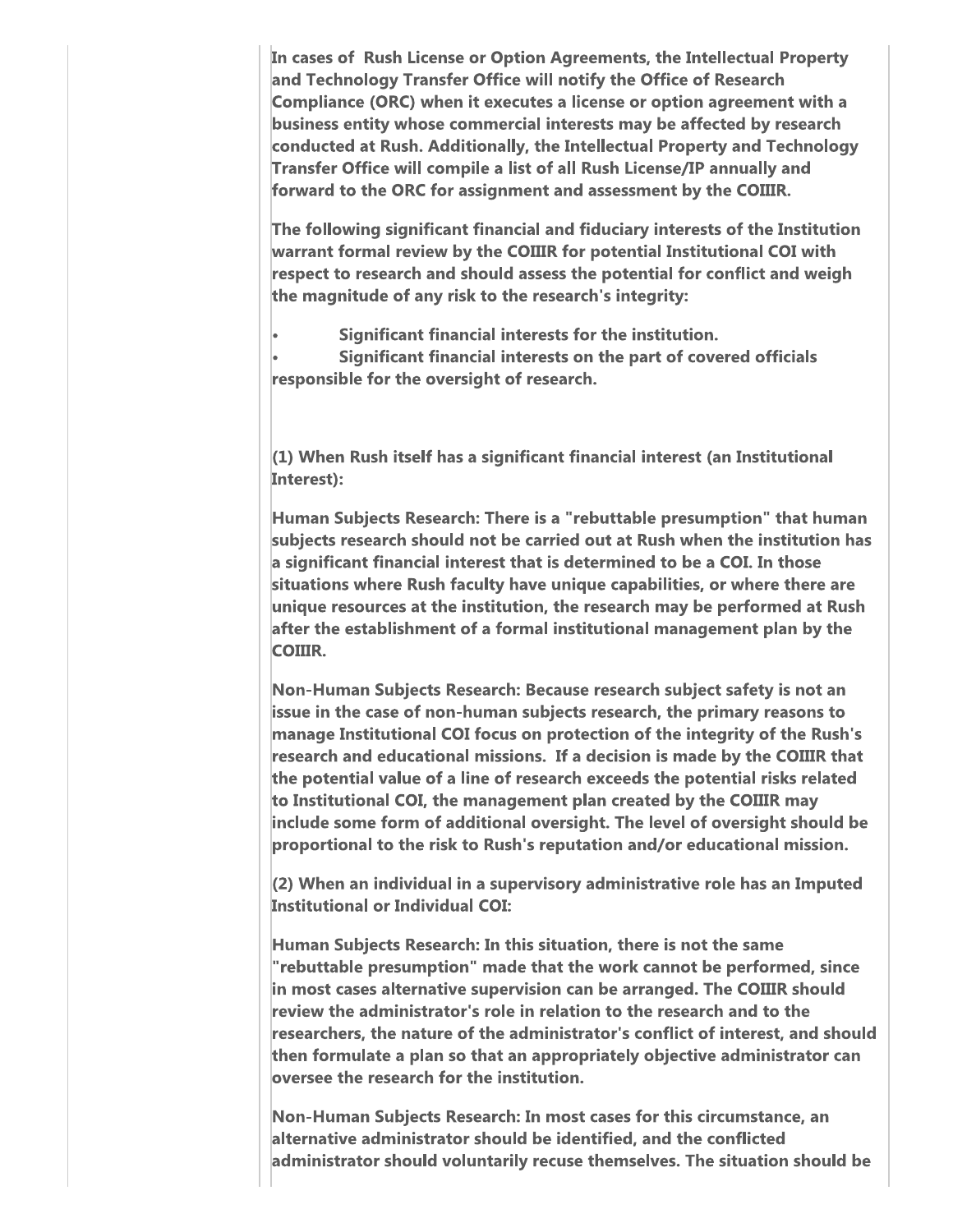reviewed by the COIIIR to be certain no bias will introduced that could affect the research, the researchers, or any students working on the research project. If there is potential for bias or pressures, particularly in the case of a student, alternative supervision should be suggested by the Committee.

**Procurement Standards for Federally Funded Awards** 

No employee, officer, or agent of Rush may participate in the selection, award, or administration of a contract supported by a Federal award if he or she has a real or apparent conflict of interest. Such a conflict of interest would arise when the employee, officer, or agent, any member of his or her immediate family, his or her partner, or an organization which employs or is about to employ any of the parties, has a financial or other interest in or a tangible personal benefit from a firm considered for a contract. The officers, employees, and agents of Rush may neither solicit nor accept gratuities, favors, or anything of monetary value from contractors or parties to subcontracts. To comply with University Purchasing Policy and Uniform Guidance Section: 200.318, 200.319 & 200.320, completion of the Purchasing Checklist Form is required for all transactions \$10,000 or greater.

**Management of Individual Conflicts of Interest Management Plan** 

Disclosures of investigator financial relationships that constitute a significant financial relationship and that are identified as giving rise to a Conflict of Interest, require development of an appropriate management strategy, endorsed by the institution and reviewed and accepted by the IRB. The plans focus on the management, reduction, modification, elimination or divestiture of the significant financial interests. Management plans are developed on a case by case basis, but adhere to COIIIR Committee precedent where applicable, and may include, but are not limited to, some or all of the following actions:

- Disclosure of the relationship in the informed consent and in any subsequent written or oral presentations or publications;
- Disclosure to all participating Investigators and members of the research team in multi-site trials and as otherwise appropriate; removing the Investigator as principal investigator, or restricting of the Investigator from a part of or the entire research project, such as precluding his/her participation in the informed consent process, data analysis, or a specific procedure;
- Eliminating the interest completely or permitting the investigator to withdraw from participation in the research;
- Reducing the amount of remuneration allowable for services provided to the entity;
- Monitoring research by independent reviewers.

When a SFI exists that has been identified as giving rise to a conflict of interest, and there are compelling circumstances, which warrant continued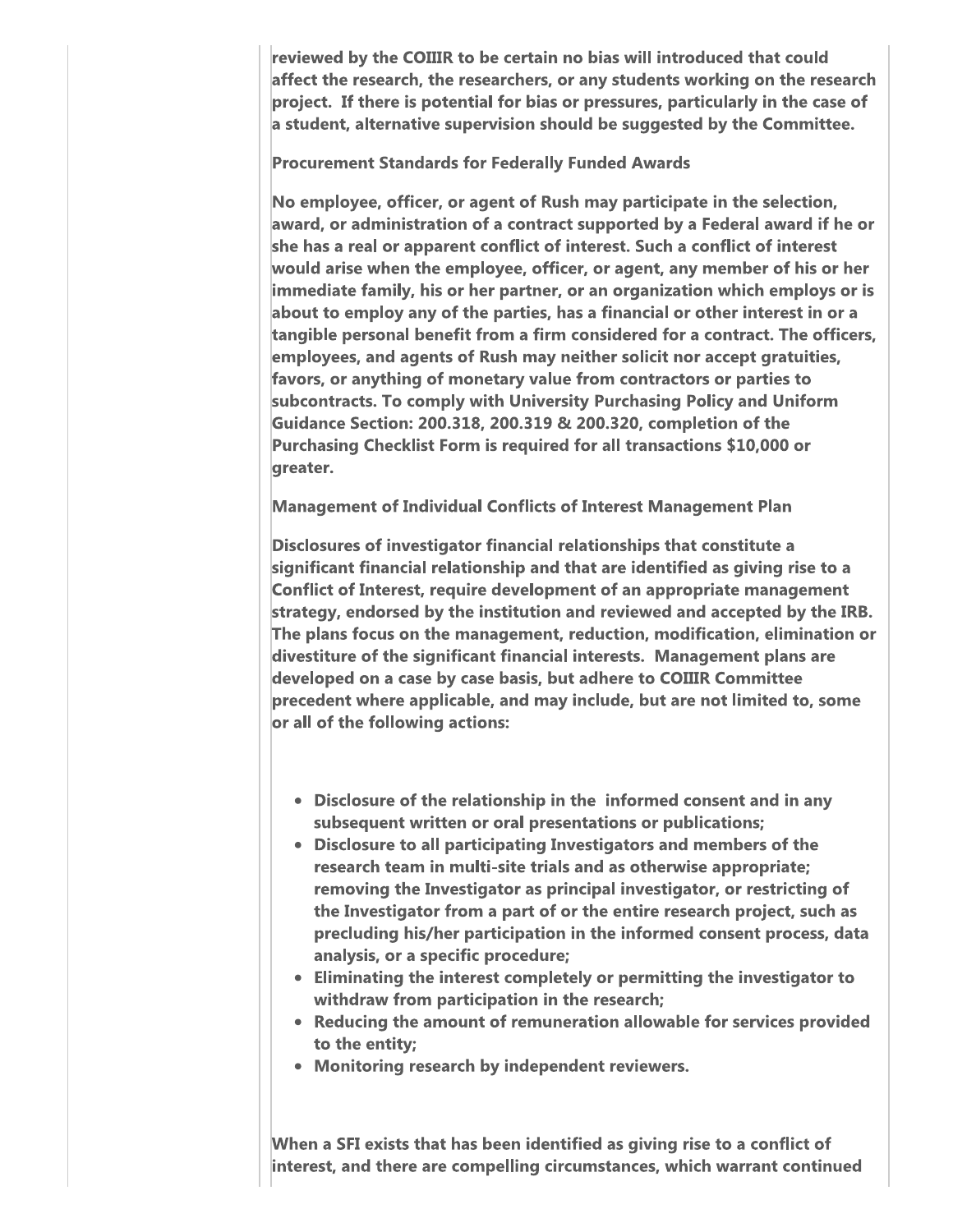participation of the conflicted individual in the study, the COIIIR Committee may recommend a Conflict of Interest Management Plan (MP).

The COI determination and plan is developed after discussion by the **COIIIR Committee and transmitted to the IRB, when human subjects are** involved. The ORC is responsible for administering the final management plan communicated to and acknowledged by the IRB (human subjects research) or the COIIIR Committee for non-human subjects research or to others as deemed necessary (e.g., IACUC).

The following steps are required:

(1) Assurance of Disclosure

The Investigator affirms in the RRP that his/her disclosure is up to date, at least once a year and is required to update the disclosure within 30 days of discovering or acquiring (e.g., through purchase, marriage or inheritance) a new significant financial interest.

### (2) Notification of Changes

The investigator is responsible for notifying the Office of Research Compliance through the RRP of any changes in his/her financial interests or relationships within thirty (30) days of the change, so it can be determined whether further management is necessary.

For PHS-funded research projects of clinical research whose purpose is to evaluate the safety or effectiveness of a drug, medical device, or treatment has been designed, conducted, or reported by an Investigator with a financial conflict of interest that was not managed or reported by the PI and COIIIR as required by this policy, the COIIIR will require the Investigator involved to disclose the financial conflict of interest in each public presentation of the results of the research and to request an addendum to previously published presentations. In addition ORC will monitor Investigator compliance with the management plan on an ongoing basis until the completion of the PHS-funded research project. Affected individuals will be required to demonstrate acceptance of issued management plans.

#### **Appeal**

Individuals have the right to appeal. Any Investigator may appeal the **COIIIR Committee determination. If an individual is dissatisfied with his/her** appeal outcome they may appeal to the Provost.

**Non-Compliance and Sanctions**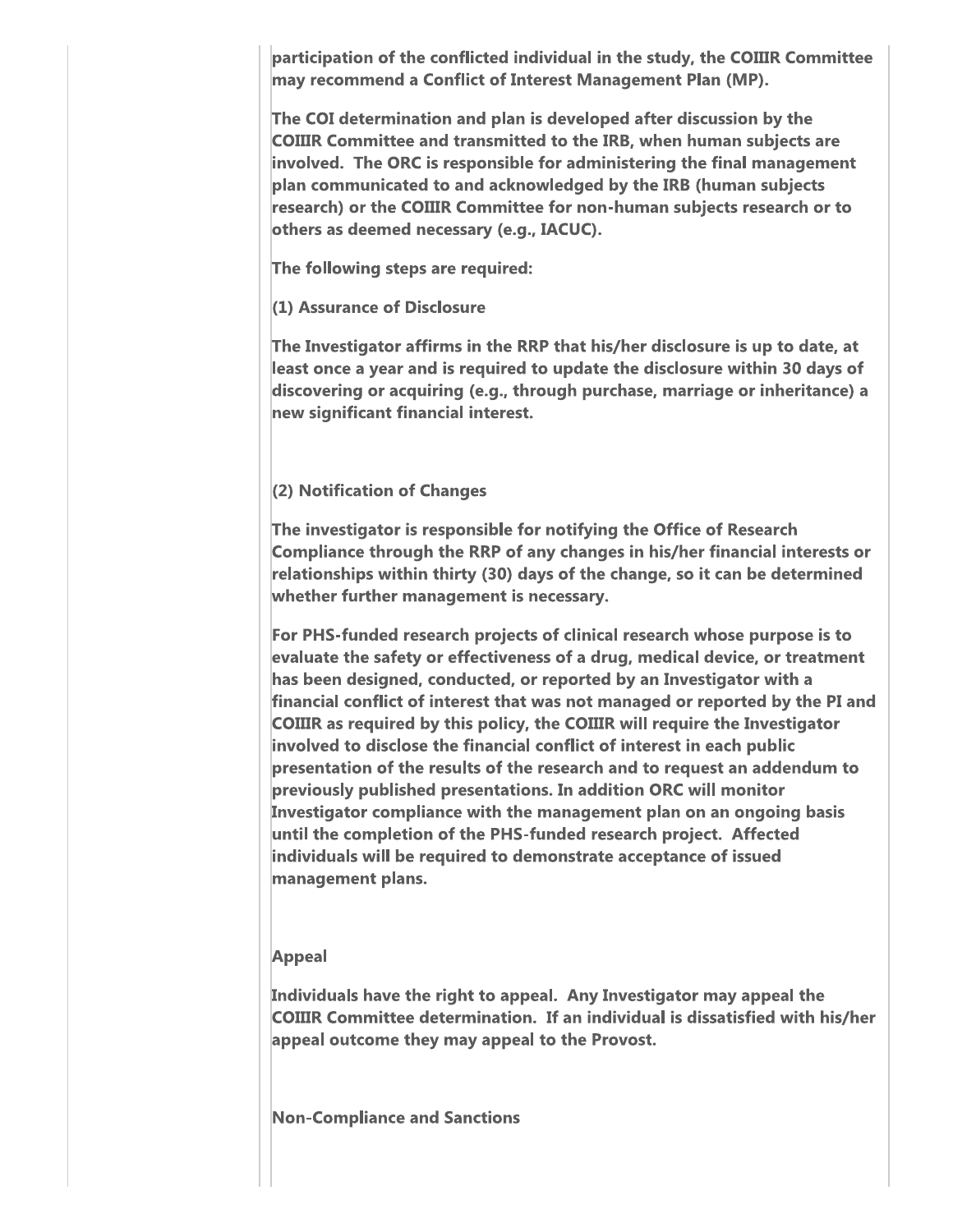Covered Employees and faculty are subject to the ordinary disciplinary process of Rush if they fail to fully and truthfully disclose activities or relationships that could reasonably be viewed as conflict of interest situations or fail to comply with any stipulated plan for managing the disclosed conflict.

Other potential actions include, but are not limited to:

- Inclusion in Rush's faculty, medical staff member or employee file of a letter from the appropriate university or hospital official(s) indicating that the individual's good standing has been called into question;
- Determination that the individual is precluded from conducting research, teaching or organizing Continuing Education programs, IRB or Institutional Animal Care and Use Committee (IACUC) approval, or supervising graduate students;
- Non-renewal of appointment;
- Dismissal from the college where the individual holds an academic appointment or termination of Rush's employees, medical/hospital and/or nursing staff;
- Failure to disclose known financial conflicts of interests or to follow an appropriate prescribed management plan may be a serious breach of this process and may itself be considered ethical misconduct or professional dishonesty; and/or detrimental research practices.

Allegations against an employee for breach of this process should be reported confidentially, in writing to the employee's supervisor and/or the **Rush Research Integrity Officer (RIO).** 

In addition, whenever a financial conflict of interest is not identified or managed in a timely manner, including: (a) failure by the Investigator to disclose a significant financial interest that is determined by the COIIIR to constitute a financial conflict of interest; (b) failure by Rush to review or manage such a financial conflict of interest; or (c) failure by the Investigator to comply with a financial conflict of interest management plan, Rush will, within 120 days of the determination of noncompliance, complete a retrospective review of the Investigator's activities and the PHS-funded research project to determine whether any PHS-funded research, or portion thereof, conducted during the time period of the noncompliance, was biased in the design, conduct, or reporting of such research.

The ORC will document the retrospective review; such documentation shall include, but not necessarily be limited to, all of the following key elements:

- (1) Project number;
- (2) Project title;
- (3) PD/PI or contact PD/PI if a multiple PD/PI model is used;
- (4) Name of the Investigator with the FCOI;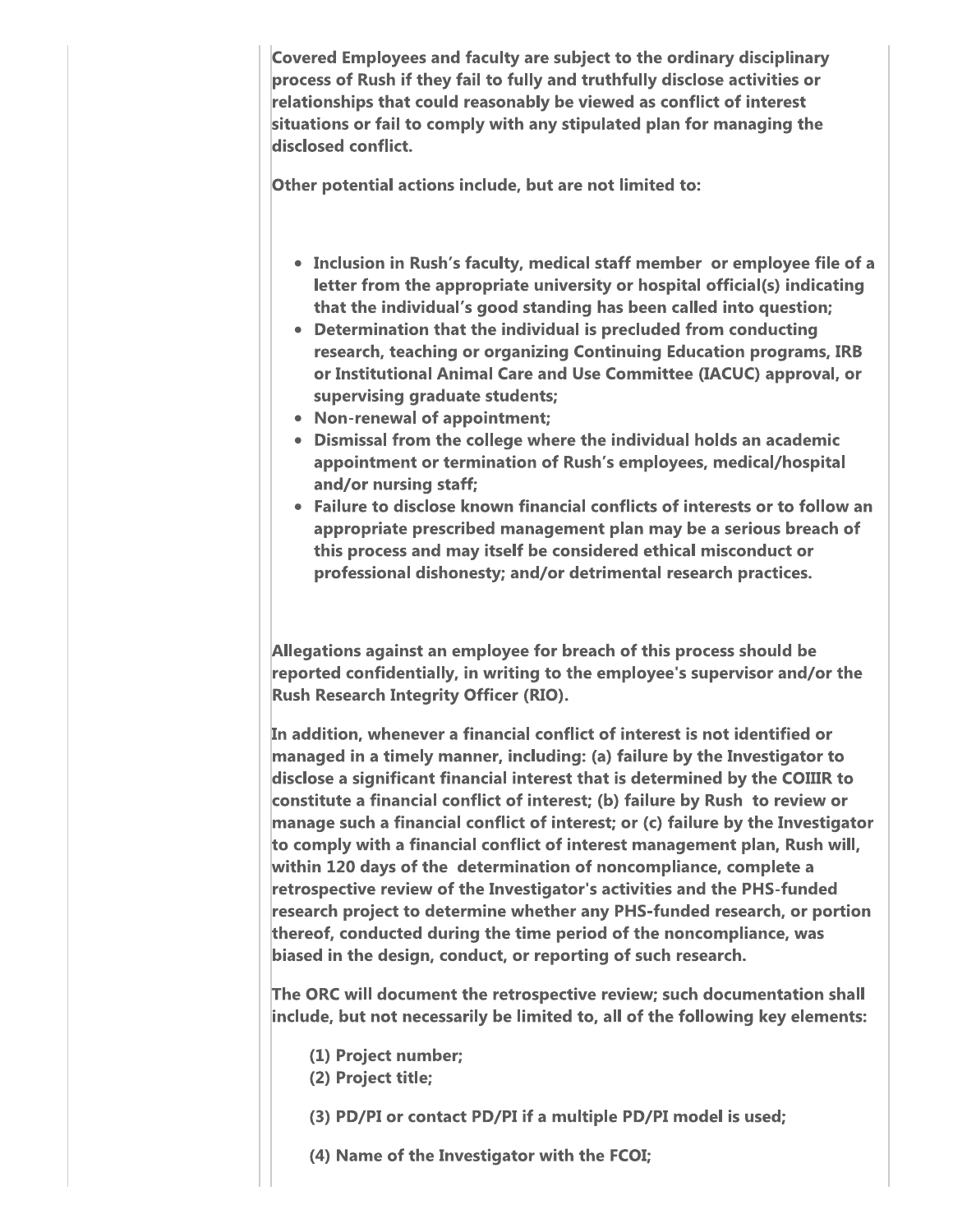(5) Name of the entity with which the Investigator has a financial conflict of interest;

(6) Reason(s) for the retrospective review;

(7) Detailed methodology used for the retrospective review (e.g., methodology of the review process, composition of the review panel, documents reviewed);

(8) Findings of the review; and

(9) Conclusions of the review.

Based on the results of the retrospective review, if appropriate, Rush will update the previously submitted FCOI report, specifying the actions that will be taken to manage the financial conflict of interest going forward.

If bias is found, Rush notifies the PHS Awarding Component promptly and submit a mitigation report to the PHS Awarding Component. The mitigation report must include, at a minimum, the key elements documented in the retrospective review above and a description of the impact of the bias on the research project and Rush's plan of action or actions taken to eliminate or mitigate the effect of the bias (e.g., impact on the research project; extent of harm done, including any qualitative and quantitative data to support any actual or future harm; analysis of whether the research project is salvageable). Thereafter, Rush will submit FCOI reports annually.

If Investigators fail to disclose their significant financial interests (initially or provide timely updates) within thirty (30) days of discovering or acquiring (e.g., through purchase, marriage, or inheritance) a new significant financial interest, the ORC will investigate and complete a retrospective review of the **Investigator's activities for Public Health Service (PHS) funded research** conducted during the time period of the noncompliance. The COIIIR Committee will determine if any PHS research was biased in the design, conduct or reporting of such research. The outcome and determination from a non-compliance investigation will be reported to the PHS awarding component/agency. Mitigation reports and/or corrective action plans may be issued.

**Management of Institutional Conflicts of Interest** 

**COIIIR Committee's purpose in reviewing and managing Institutional** conflicts of interest is to maintain the highest possible standards in research; adhere to all applicable federal and state regulations; promote objectivity in research and protect the reputation and credibility of Rush, its faculty and staff.

Criteria for Evaluating an Institutional Financial Conflict of Interest are:

• Reviewing the nature of the research, current phase of development and intentions for subsequent phases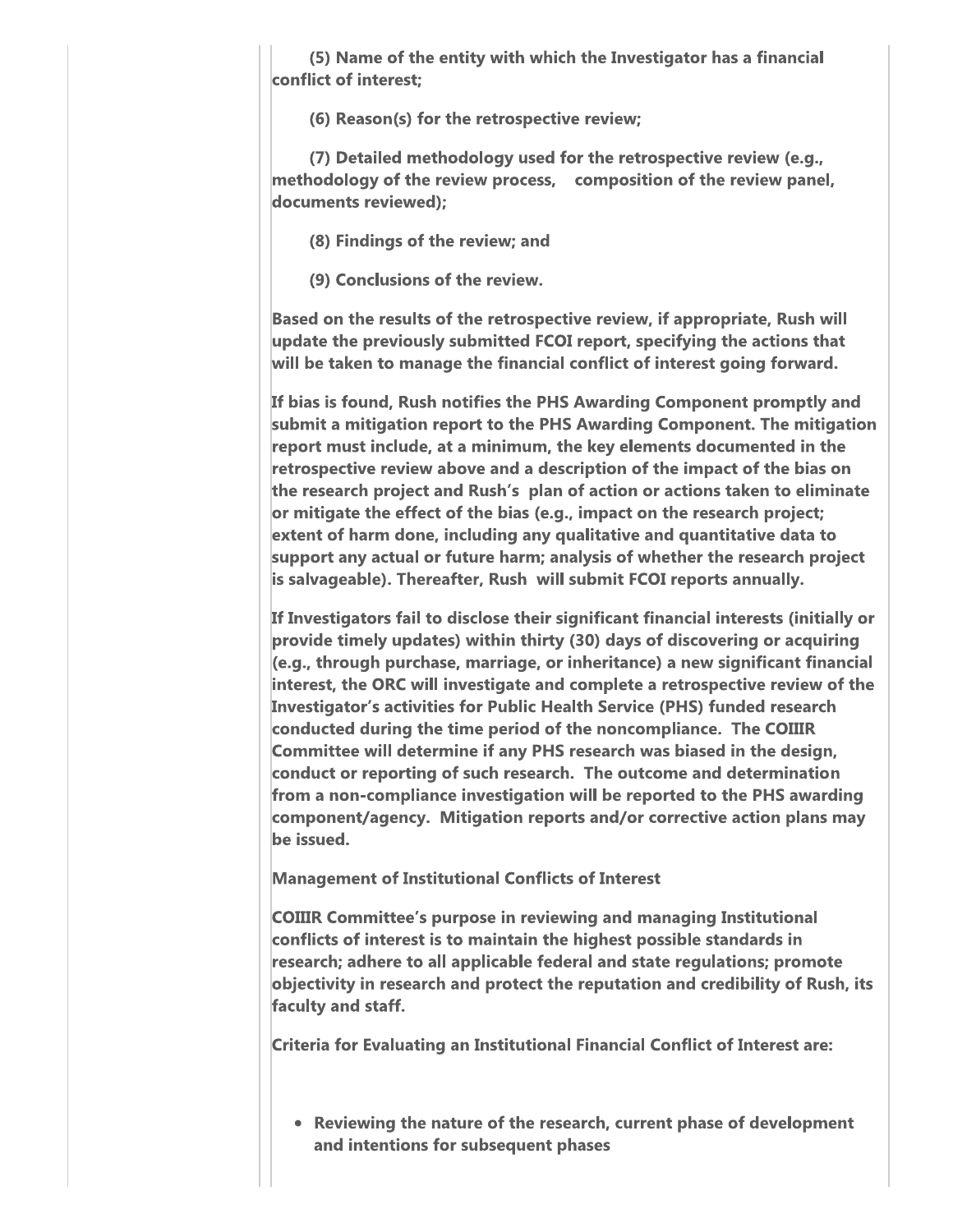- Magnitude of potential risks to human subjects inherent in the research, and how those risks could be affected as a result of the **Institutional COI**
- Degree to which the Institutional Financial Interest could be directly and substantially affected by the research
- Whether the studies involve Rush Intellectual Property that is used as a platform technology or a generic method used broadly
- Likelihood that a societally important development project will be substantially impeded if the research is not performed at Rush
- The effectiveness of managing, reducing or eliminating the Significant Institutional Financial Interest through recusal, divestiture, or independent oversight of the affected research
- The degree of risk to the human subjects involved that is inherent in the research protocol

In cases where an Institutional Financial Interest involves a Covered Official and gives rise to an Imputed Institutional Conflict with regard to that Covered Official, the following shall also be considered; the degree of direct and immediate authority that Covered Official has over the research and the people involved in the performance and reporting of the research. Also, whether a plan for separation of oversight of the faculty/staff conducting the human subject research by the Covered Official with the conflict can be implemented that is both practical and effective while the Covered Official remains in the assigned leadership position.

If the COIIIR Committee determines that a Significant Institutional Financial Interest exists and may be managed, the Committee must include in its finding a justification as to why Rush and/or its Investigator must be involved in the research despite the COI. Management tools that may be used to minimize the risk to Rush and its subjects may include:

- Transparency to the public and to subjects
- Referral of the protocol to an external IRB for review and monitoring
- An independent monitoring mechanism to be established, which could include any of the following: data safety monitoring board, independent monitor, or independent reviewer
- Permitting the research to proceed subject to a plan of divestiture of financial interests
- Permitting only certain procedures and analysis to occur at Rush
- Key members of the COIIIR Committee also are members of the Intellectual Property (IP) Committee to assure communication. The ORC facilities communication between, IRB, COIIIR and the IP **Committees about Institutional COI through issued Management** Plans.

## **Confidentiality**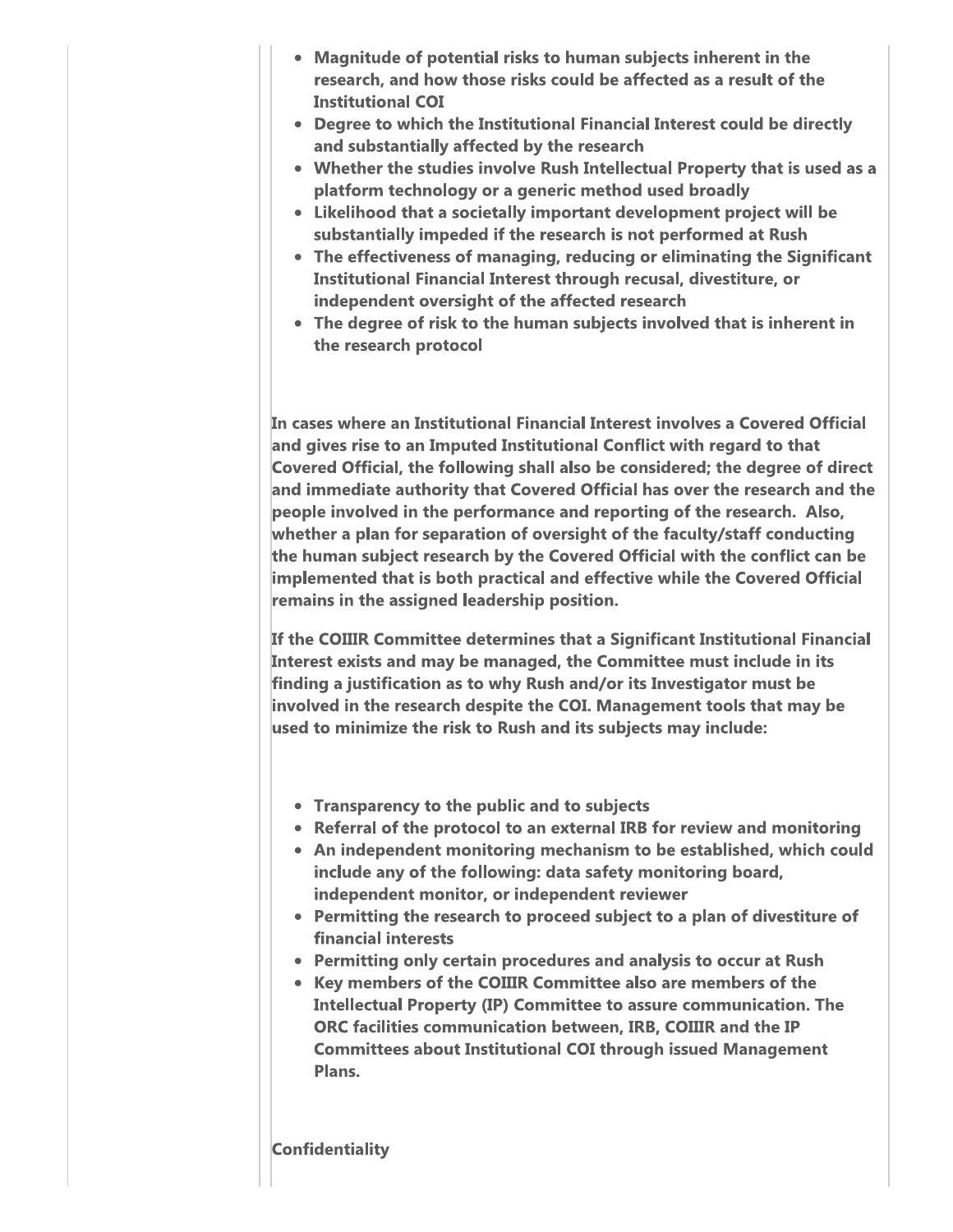All information disclosed by an employee for the purpose of financial disclosure and management, and all official records of disclosure and management shall be deemed confidential to the extent possible. Any information disclosed by an employee as required by this process shall be used solely for the purpose of administering and/or executing this policy and may not be disclosed or used for any other purpose unless required by law. Unauthorized disclosure of any such information shall be deemed to be unethical behavior and a violation of this policy and subject to appropriate disciplinary action.

## **Training**

Conflict of Interest training is required for all research personnel and is accessible through www.citiprogram.org. Federally funded investigators are required to take FCOI training as specified in the definitions section of this policy.

### **Sub-recipient assurances**

When Rush carries out PHS-funded research through a subrecipient (e.g., subcontractors or consortium members), Rush takes reasonable steps to ensure that any subrecipient Investigator complies with this policy by:

 $(1)$  Incorporating as part of a written agreement with the subrecipient terms that establish whether the financial conflicts of interest policy of the awardee Institution or that of the subrecipient will apply to the subrecipient's Investigators.

(i) If the subrecipient's Investigators must comply with the subrecipient's financial conflicts of interest policy, the subrecipient shall certify as part of the agreement referenced above that its policy complies with 42 CFR 50.604(c). If the subrecipient cannot provide such certification, the agreement shall state that subrecipient Investigators are subject to Rush's financial conflicts of interest policy and are responsible for disclosing significant financial interests that are directly related to the subrecipient's work for Rush;

(ii) Additionally, if the subrecipient's Investigators must comply with the subrecipient's financial conflicts of interest policy, the agreement referenced above shall specify time period(s) for the subrecipient to report all identified financial conflicts of interest to Rush. Such time period(s) shall be sufficient to enable Rush to provide timely FCOI reports, as necessary, to the PHS awarding component.

(iii) Alternatively, if the subrecipient's Investigators must comply with Rush's Institution's financial conflicts of interest policy, the agreement referenced above shall specify time period(s) for the subrecipient to submit all Investigator disclosures of significant financial interests to Rush. Such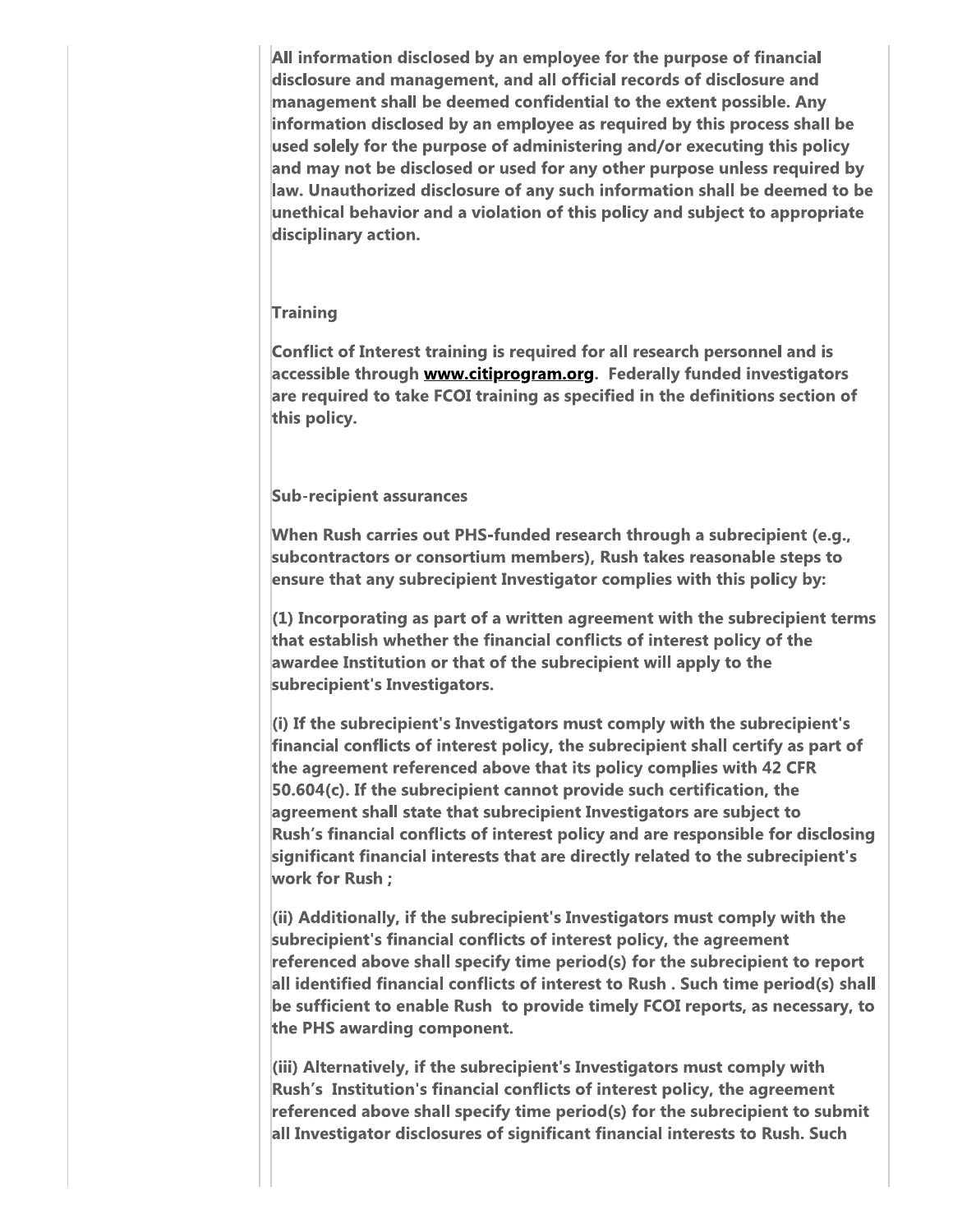| time period(s) shall be sufficient to enable Rush to comply timely with its<br>review, management, and reporting obligations.                                                                                                                                                                                                                                                                                                                                                                                                                                                                                                                                                                                                                                                                                                                                                                                                                                                                                                                                                                     |
|---------------------------------------------------------------------------------------------------------------------------------------------------------------------------------------------------------------------------------------------------------------------------------------------------------------------------------------------------------------------------------------------------------------------------------------------------------------------------------------------------------------------------------------------------------------------------------------------------------------------------------------------------------------------------------------------------------------------------------------------------------------------------------------------------------------------------------------------------------------------------------------------------------------------------------------------------------------------------------------------------------------------------------------------------------------------------------------------------|
| (Rush will provide FCOI reports to the PHS awarding component regarding<br>all FCOI's of all subrecipient Investigators prior to the expenditure of funds<br>and within 60 days of any subsequently identified FCOI).                                                                                                                                                                                                                                                                                                                                                                                                                                                                                                                                                                                                                                                                                                                                                                                                                                                                             |
| (2) Providing FCOI reports to the PHS Awarding Component regarding all<br>financial conflicts of interest of all subrecipient Investigators consistent with<br>this subpart, i.e., prior to the expenditure of funds and within 60 days of<br>any subsequently identified FCOI.                                                                                                                                                                                                                                                                                                                                                                                                                                                                                                                                                                                                                                                                                                                                                                                                                   |
| The 2011 US Public Health Service regulations state:                                                                                                                                                                                                                                                                                                                                                                                                                                                                                                                                                                                                                                                                                                                                                                                                                                                                                                                                                                                                                                              |
| The primary goals of the federal regulations are to manage, reduce, or<br>eliminate financial conflicts of interest (FCOI).                                                                                                                                                                                                                                                                                                                                                                                                                                                                                                                                                                                                                                                                                                                                                                                                                                                                                                                                                                       |
| The institution has primary responsibility for developing internal policies<br>and procedures related to COI. The institution designates an official to<br>review disclosures of significant financial interests and to manage conflicts<br>of interest.                                                                                                                                                                                                                                                                                                                                                                                                                                                                                                                                                                                                                                                                                                                                                                                                                                          |
| Investigators must disclose any "significant financial interest" to the<br>institution.                                                                                                                                                                                                                                                                                                                                                                                                                                                                                                                                                                                                                                                                                                                                                                                                                                                                                                                                                                                                           |
| The institution must report to the federal government funders if it believes<br>an investigator's significant financial interest could affect the research.                                                                                                                                                                                                                                                                                                                                                                                                                                                                                                                                                                                                                                                                                                                                                                                                                                                                                                                                       |
| The institution has the responsibility to make its COI policy available via a<br>publically accessible web site.                                                                                                                                                                                                                                                                                                                                                                                                                                                                                                                                                                                                                                                                                                                                                                                                                                                                                                                                                                                  |
| Prior to the expenditure of funds, make certain information concerning<br>COIs held by investigators are available via a publicly accessible web site.                                                                                                                                                                                                                                                                                                                                                                                                                                                                                                                                                                                                                                                                                                                                                                                                                                                                                                                                            |
| Significant financial interest means anything of monetary value that<br>appears to be related to the Investigator's institutional responsibilities<br>including, but not limited to:                                                                                                                                                                                                                                                                                                                                                                                                                                                                                                                                                                                                                                                                                                                                                                                                                                                                                                              |
| • Salary and any payment for services not otherwise identified as salary<br>(e.g., consulting fees, honoraria, paid authorship); when aggregated<br>over the next twelve (12) months, are expected to exceed \$5,000;<br>• Any equity interest including stock, stock option, or other ownership<br>interest, as determined through reference to public prices or other<br>reasonable measures of fair market value with regard to any non-<br>publicly traded entity; any remuneration (e.g., estimated value)<br>received from the entity in the twelve (12) months preceding the<br>disclosure, when aggregated, exceeds \$5,000, or when the Investigator<br>(or the Investigator's spouse or dependent children) holds any equity<br>interest (e.g., stock, stock option, or other ownership interest); or<br>Intellectual property rights and interests (e.g., patents, copyrights),<br>upon receipt of income related to such rights and interests;<br>• Reimbursed travel or sponsored travel related to Institutional<br>responsibilities (including purpose of trip, sponsor/organizer, |
|                                                                                                                                                                                                                                                                                                                                                                                                                                                                                                                                                                                                                                                                                                                                                                                                                                                                                                                                                                                                                                                                                                   |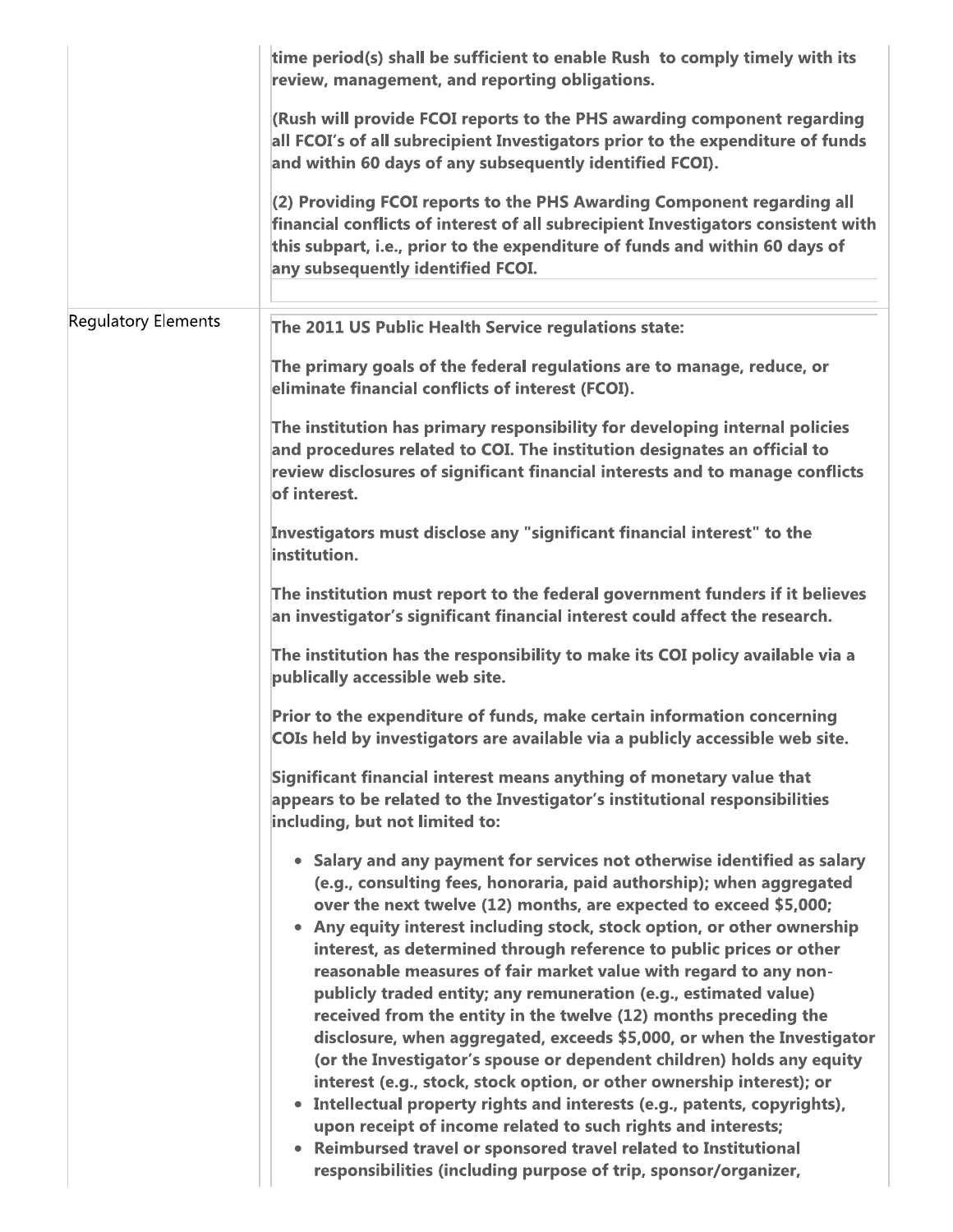destination and duration).

The term does not include the following:

- Salary, royalties, or other remuneration from Rush;
- Income from seminars, lectures, or teaching, and service on advisory or review panels for government agencies, institutions of higher education, academic teaching hospitals, medical centers, or research institutes affiliated with an institution of higher education;
- Income from investment vehicles, such as mutual funds and retirement accounts, as long as the Investigator does not directly control the investment decisions made in these vehicles:
- Reimbursed travel or sponsored travel that is reimbursed or sponsored by a federal, state or local government agency, an institution of higher education (e.g., academic teaching hospital, medical center or research institute affiliated with higher education);
- Intellectual Property Rights assigned to the Institution and agreements to share in royalties related to such rights;
- Any ownership interest in the Institution held by the Investigator, if the Institution is a commercial or for-profit organization.

The principal investigator/project director is responsible for:

- Each proposed activity,
- Determining who meets the definition of investigator,
- Ensuring and certifying that each investigator or relevant research personnel has submitted a current COI Survey in the RRP.

Each Investigator must complete training prior to engaging in research related to any NIH-funded grant annually and every four years, and immediately under the designated circumstances:

- Institutional FCOI policies change in a manner that affects Investigator requirements
- An Investigator is new to an institution
- An institution finds an Investigator noncompliant with institution's **FCOI policy or management plan**

## **Public Accessibility**

For affected PHS-funded researchers, Rush makes its policy available via its website.

PHS regulations require that, prior to Rush's expenditure of any funds under a PHS-funded research project, that Rush ensure the public can access certain information by submitting a written request for information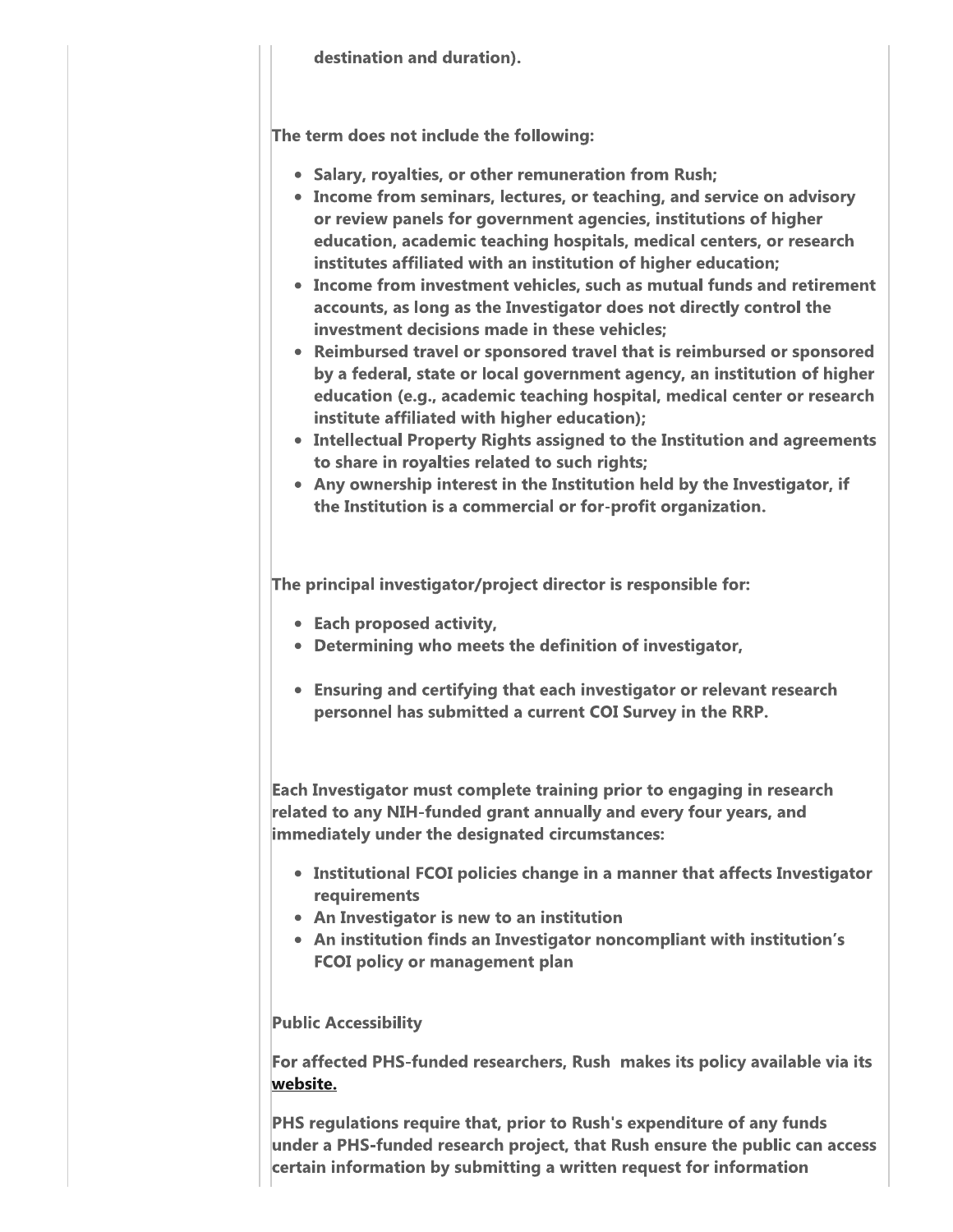concerning any significant financial interest disclosed to Rush that meets the following three criteria

| 1. The Significant Financial Interest was disclosed and is still held by the |
|------------------------------------------------------------------------------|
| senior/key personnel for the PHS-funded research project identified by       |
| Rush in the grant application, progress report, or any other required        |
| report submitted to the NIH;                                                 |

- 2. Rush determines that the Significant Financial Interest is related to the NIH-funded research; and
- 3. The Institution determines that the Significant Financial Interest is a Financial Conflict of Interest.

If you would like to request information on a FCOI identified on or after 8/24/12 related to a Senior/Key investigator associated with a Public Health Service (PHS) funded award, then please submit a request to stephanie quzik@rush.edu (link sends e-mail), and ensure to include the following information in the request:

- Your email address
- The PHS Project Title
- The PHS Award Number
- The Senior/Key Investigator's First and Last Name

Within 5 business days, ORC will provide a response that will include the following information:

- Senior/Key Investigator's name;
- Senior/Key Investigator's title and role with respect to the research project;
- Name of the entity in which the Significant Financial Interest is held;
- Nature of the Significant Financial Interest; and
- Approximate dollar value of the Significant Financial Interest (dollar ranges are permissible: \$0-\$4,999; \$5,000-\$9,999; \$10,000-\$19,999; amounts between \$20,000-\$100,000 by increments of \$20,000; amounts above \$100,000 by increments of \$50,000) or a statement that the interest is one whose value cannot be readily determined through reference to public prices or other reasonable measures of fair market value.

| <b>Related Policies</b> | OP-0359 "Conflicts of Interest and Commitment", Section III                                             |
|-------------------------|---------------------------------------------------------------------------------------------------------|
| Reference               | 42 CFR Part 50 Subpart F (grants and cooperative agreements)<br>45 CFR Part 94 (contracts)<br>42 CFR 50 |
| Last Published          | 7/10/2018 12:00 AM                                                                                      |
| Archive Flag            | No.                                                                                                     |